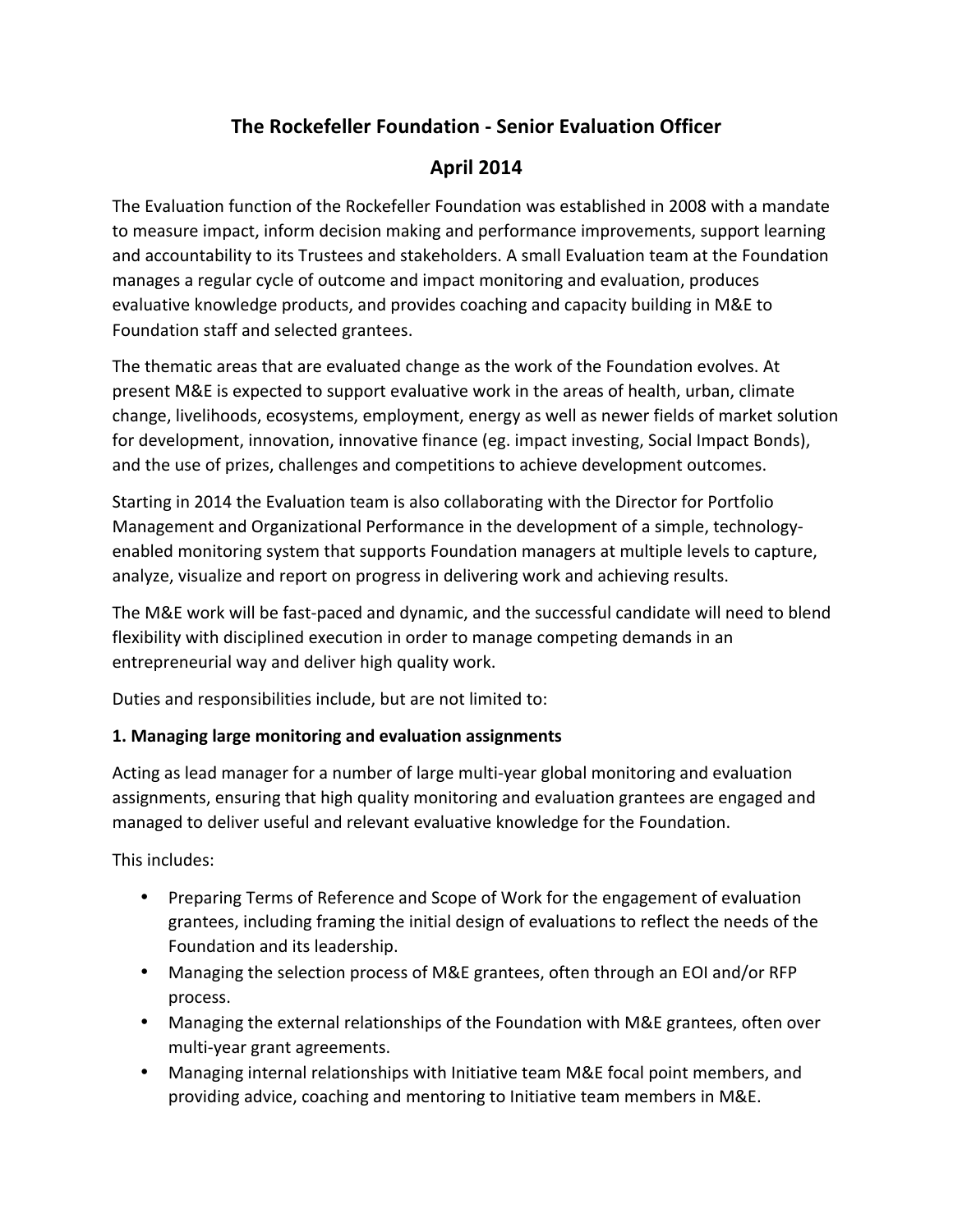- Supporting the Managing Director, Evaluation in meeting the needs of Executive Team and the Board of Trustees for timely, concise M&E findings and results.
- Exercising quality assurance to ensure evaluation quality standards are met (appropriate design, evidence based, data reliability, etc).
- Following and promoting the principles of ethical evaluation.

#### **2. Providing coaching and capacity building support**

Providing coaching, training, mentoring as appropriate for RF Initiative teams and key grantees to enable relevant, high quality and useful monitoring and evaluation for the Foundation.

Supporting innovation in approaches to evaluation and measurement that are useful and appropriate for the innovative nature of Initiatives and the strategy of the Foundation. This currently includes innovations in technology enabled monitoring and evaluation, and resilience and equity measurement.

#### **3. Contributing to the Foundation wide monitoring system**

Contributing to the development of the new Foundation wide monitoring system by ensuring that relevant data from outcome/impact monitoring feeds is captured appropriately and feeds into the new monitoring and reporting system in a concise and timely way to inform decision making, improve practice and contribute to learning.

#### **4. Generating evaluative knowledge, reporting and communication**

- Overseeing the production of evaluation knowledge products and reports for the senior leadership and Board of Trustees of the Foundation, grantees, peers, learning forums and the Foundation Website. This includes print and multi-media formats as well as creative and innovative ways of communicating findings and lessons from monitoring and evaluation.
- Contributing to the generation of integrated performance reports in collaboration with the Monitoring AD.
- Representing the Foundation Evaluation Office at internal and external events.

#### **5. Organizational and team responsibilities**

Supporting the Managing Director for Evaluation and collaborating with the Director, Portfolio Management and Organizational Performance, and the Chief Operating Officer in linking evaluative results, evidence and lessons with Strategy and Planning function of the Foundation.

Based on evaluative findings and evidence, advising the Managing Director, Evaluation, the Director, Portfolio Management and Organizational Performance, the Chief Operating Officer and other senior managers of the Foundation on the implications of evaluation findings for the work of the Foundation.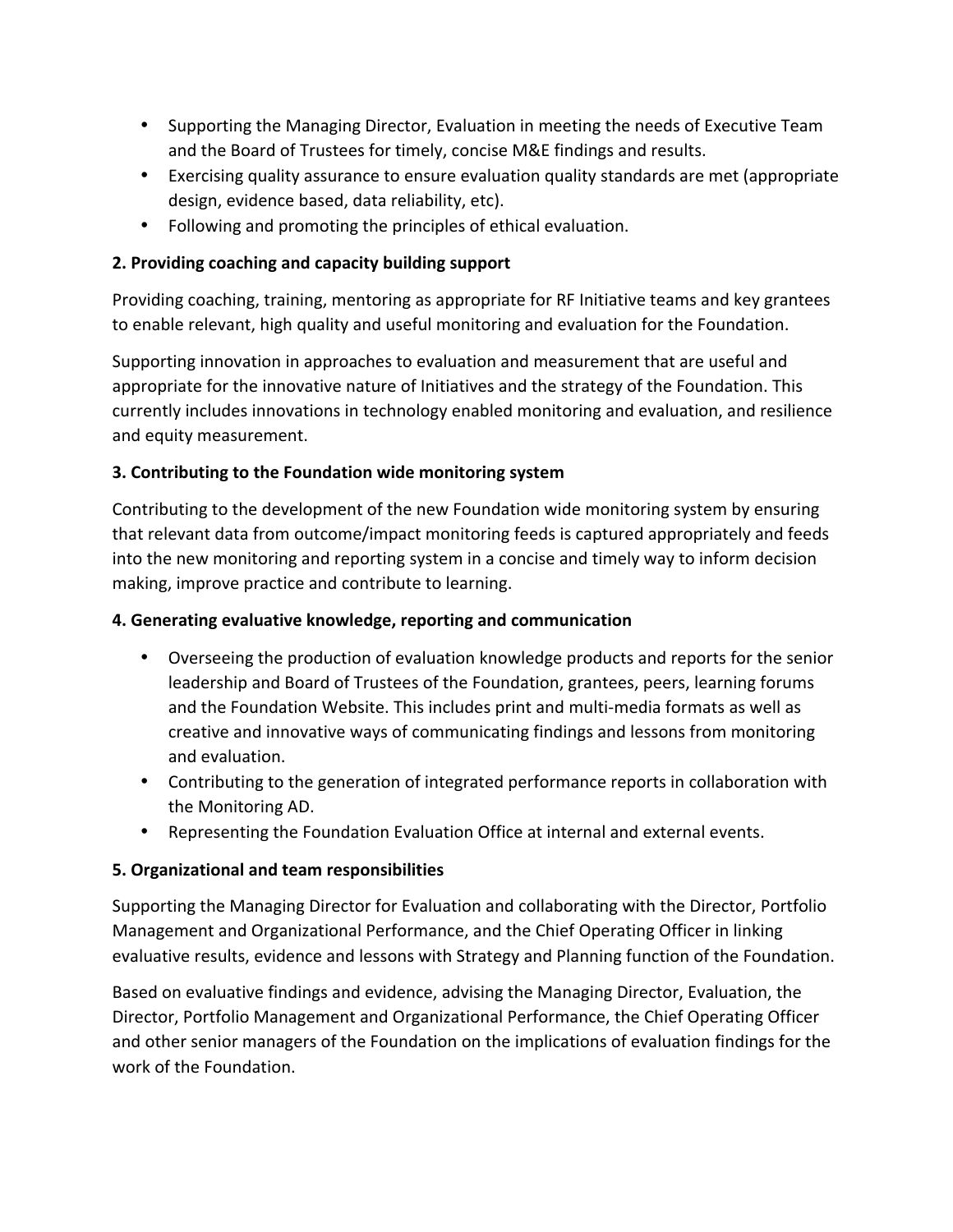Contributing as appropriate to departmental, group and cross-Foundation activities designed to help the Foundation pursue its mission.

#### **Competencies**

- Leadership: Vision, innovation, thought leadership, integrity, accountability and emotional intelligence
- Partnership and Relationship Building: Strong professional representation of the Foundation, interpersonal relationship abilities, intercultural knowledge and appreciation, strategic partnership building
- Communication: Strong communication abilities; exceptional listening skills, written and oral skills
- Decision-Making: Able to evaluate risks and opportunities, analytical and strong problem-solving skills
- Execution: Strong project management skills, deadline management, sense of responsibility and accountability and the ability to effectively multi-task
- Integration: Ability to demonstrate inclusiveness, collaboration, respect and broad organizational interests
- Strategic Ability: Ability to see opportunities, design innovative approaches backed by strong analysis and planning
- People Management: Skills in team building, coaching, mentoring, delegating, inspiring and motivating

#### **Education, Training and Experience**

- Masters level degree and/or PhD in one or more of the following areas -Evaluation, International Development, Development Economics, Development Studies, Social Investment, Entrepreneurship or related disciplines.
- Specialized qualifications in the field of monitoring and evaluation such asaccreditation through globally or regionally recognized evaluation institutes and training programs (such as IPDET).
- Substantial experience (5 years or more) as a senior manager of a monitoring andevaluation function at international level, including advising senior leadership on the implications of monitoring and evaluation data and information for decision making.
- Extensive experience (8 years or more) conducting complex monitoring and evaluation of programs and policies at domestic and international level, particularly in developing countries (Asia and Africa), including use of results oriented M&E and the use of theory of change in M&E.
- M&E experience in, and technical familiarity with, the fields of innovation, innovative finance (eg. impact investing, Social Impact Bonds) market solutions for development, in addition to familiarity with traditional development sectors such as health, environment, agriculture, etc.